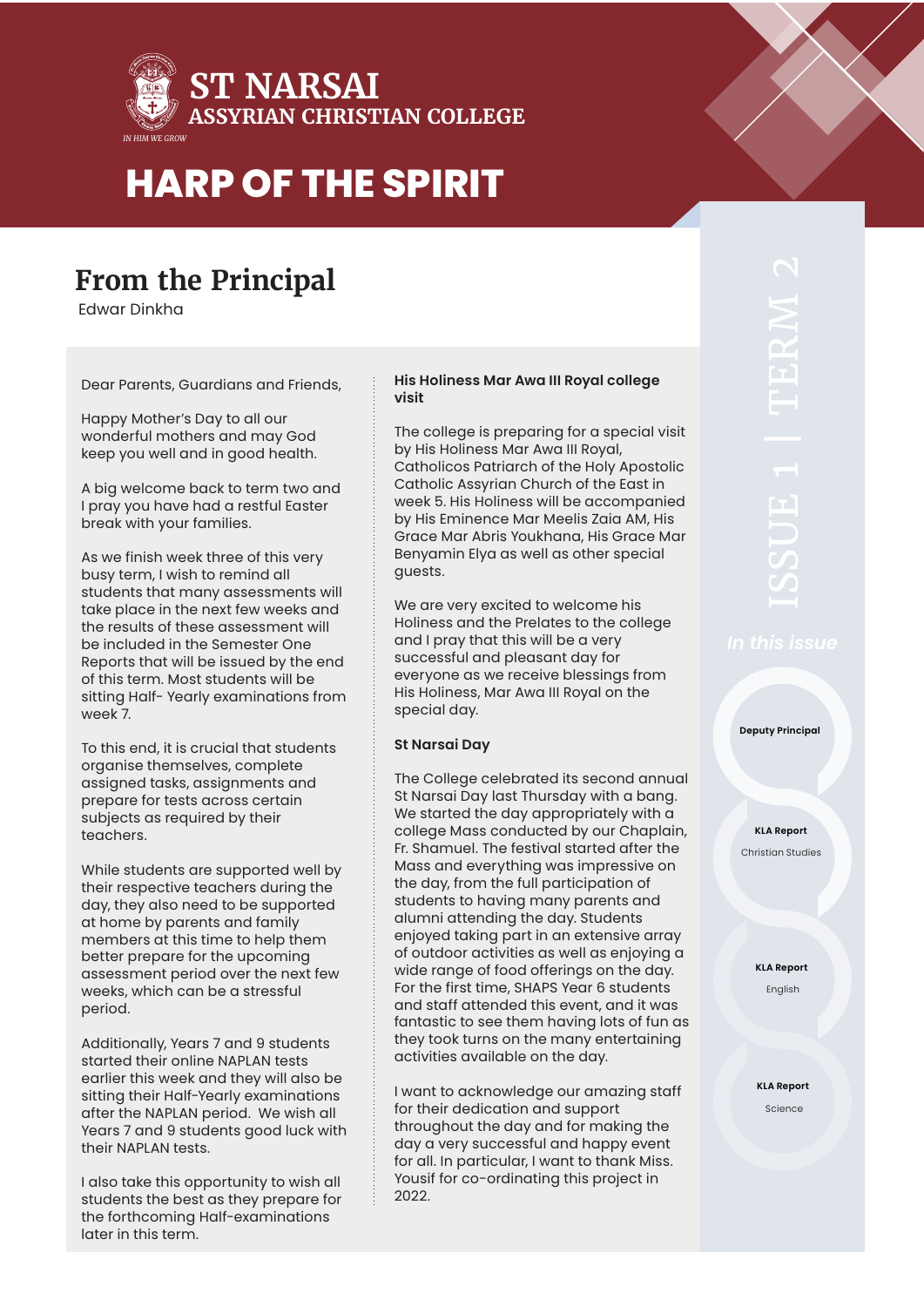#### **Year 7 2023 and Year 7 2024 Enrolments**

Year 7 2023 enrolment interviews are now being finalised with a number of places still available for 2023 school year. The Year 7 2024 (current Year 5 students) enrolment interviews will commence from Tuesday, 19th July 2022- week one of term 3.

I ask that parents wishing to enrol their children at the College, urgently complete and submit their enrolment applications to our office staff for processing. Respective parents will be notified of interview times before the end of this term.

### *Images from St Narsai Day*









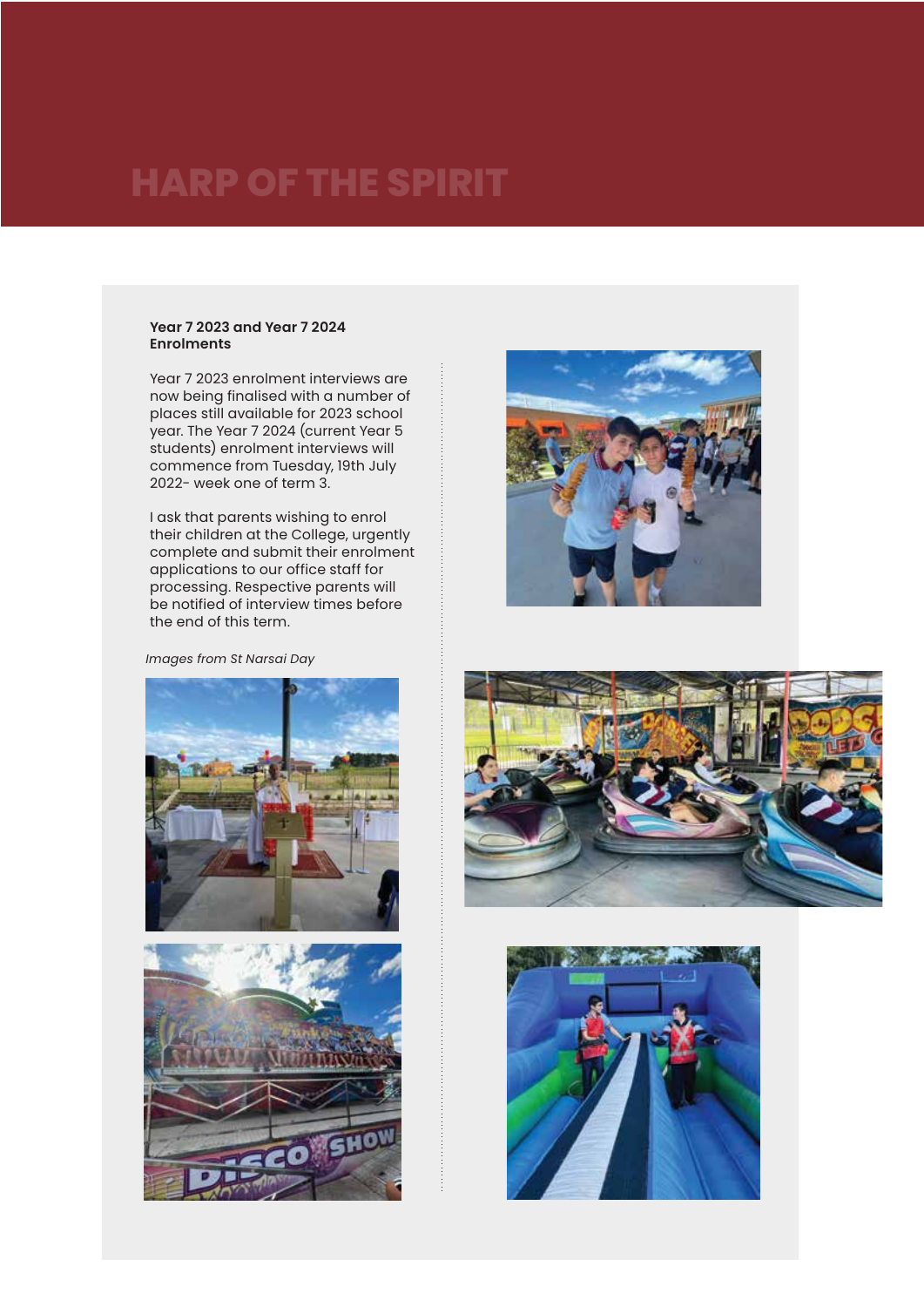## **From the Deputy Principal (Pastoral Care)**

Mary Ismail

Term 2 is an important time in the school year for all high school students with a major focus on Semester 1 assessment and reporting. Throughout the term, especially in the upcoming weeks, students will be sitting assessments, teachers will be finalising assessment results and completing student reports. I would like to remind students to consistently work to achieve their personal best both in class and at home in order for the report for the end of Semester One to truly reflect your capabilities.

#### **Help @ Home**

I would like to inform you of Parent Line a website to help parents support their children through various adolescent issues. The link provided takes you to 'help with older kids' however there is support for parents with children of all ages.

Exam stress can be really challenging, not only for kids but those who live with them!

To support your child, first help them identify the difference between PRESSURE and STRESS.

> Constitution data when homes fundamental the two Carteria Company

corection

#### How can we help with Older Kids?

am Stre

Primary Editorial T. President St., Course





Supporting A Child<br>Who Is Thinking Of Suicide

Pressure can be challenging, but it is a motivator and positive

Stress is negative reaction to pressure and will often impact upon a student's performance.

Some causes of exam stress are:

- Fear of 'failure'
- Pessimism and thinking the worst
- Unrealistic expectations
- Feeling unprepared
- Performance anxiety

One of the challenges as a parent is that exams are something your child has to do on their own. But you can support them by trying the following:

• Provide a quiet space for them to study and prepare

• Encourage good sleep patterns and eating habits

• Have realistic expectations and don't push them too hard

• Help them be on time for the exam or arrive early

• Study breaks are important – go for a walk, listen to music

• Encourage them to communicate with their teachers, ask questions, clarify topics

• Have visible bible passages, posters or quotes to motivate and encourage them

• Be constructive and positive

• After the exam, listen to their concerns and avoid criticising them

• Encourage them to see the counsellor or Year Coordinator if they feel overwhelmed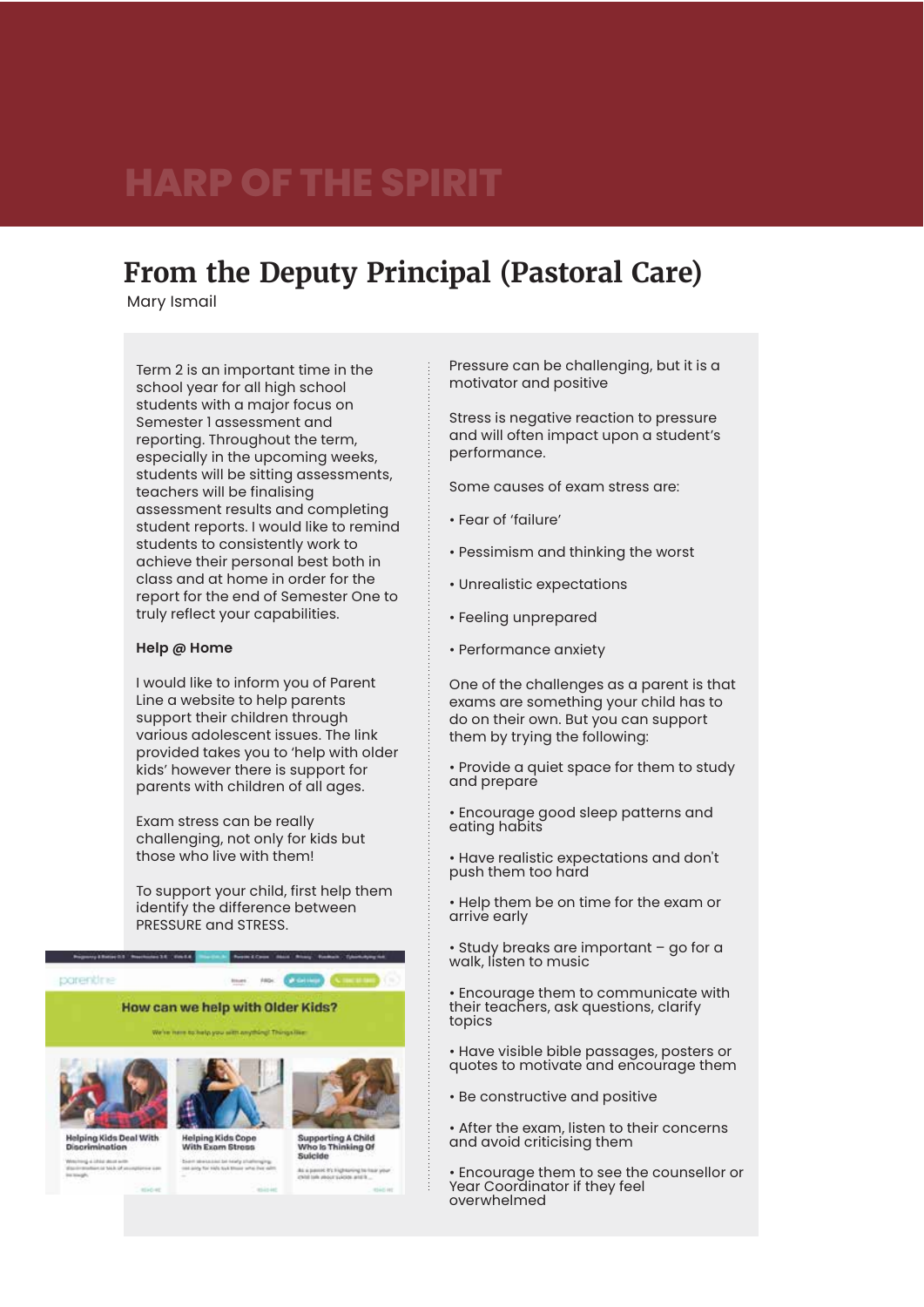### **PUPIL FREE DAY**

Mindul Monday 30th May 2022 - a day to promote positive staff and student mental health.

Parents can play a vital role in helping teens succeed in school by being informed and lending a little support and guidance. Even though teens are seeking independence, parental involvement is an important ingredient for academic success.

Support is always available at the College. Please contact the Year Coordinator, Counsellor, Chaplain or any staff if your child seeks supports academically, spiritually, or in a well-being capacity.

## **Respecting our College Neighbours**

The College has been informed of some damage caused to the property of the neighbouring houses that align the street. Damage includes grass being uplifted and littering. We kindly ask the College community to respect our neighbours and their property. Please do not dispose of rubbish (take-away food packaging, babywipes, tissues etc) onto school and neighbouring grounds and avoid parking on their land.

Please be careful of any bogs (wet, muddy patches) and any sharp objects that maybe on the side of the road.

#### **Keys2drive Program**

The Keys2drive program is a joint initiative of the Australian Government and the Australian Automobile Association (AAA).

 It offers a no-cost, one-hour lesson for learner drivers and their parent, carer or supervisor. The lesson aims to support novice drivers to build a strong foundation for safe driving.

A fact sheet is available and further information can be found on the Keys2drive website.

Finally, a reminder of the College Winter Uniform for Terms 2 and 3

Thank you to families that have assisted the College in having students wear their correct full winter uniform. As a reminder;

• All students are to wear the College blazer to and from the College.

• The College jumper is to be worn underneath the blazer and not to replace the blazer

• A white undergarment is permitted as an extra layer of warmth under a jumper/blazer/sports jacket and therefore should not be visible as part of the uniform. Black undergarments are not permitted.

• Female students are to be wearing grey stockings, socks are not permitted except for sport in which they must be ankle high not invisible. Stockings may be purchased at the School Locker (the school uniform supplier), Lowes, Best and Less or Big W

• No students are to wear their College tracksuit top under or in place of the College blazer.

• Beanies and Hoodies are not permitted.

Continual non-compliance with the uniform policy will result in an afternoon detention and eventually a parent interview. Therefore, if we could again encourage all families to assist the College maintain the highest standards of uniform and grooming as we move through the colder months of the year.

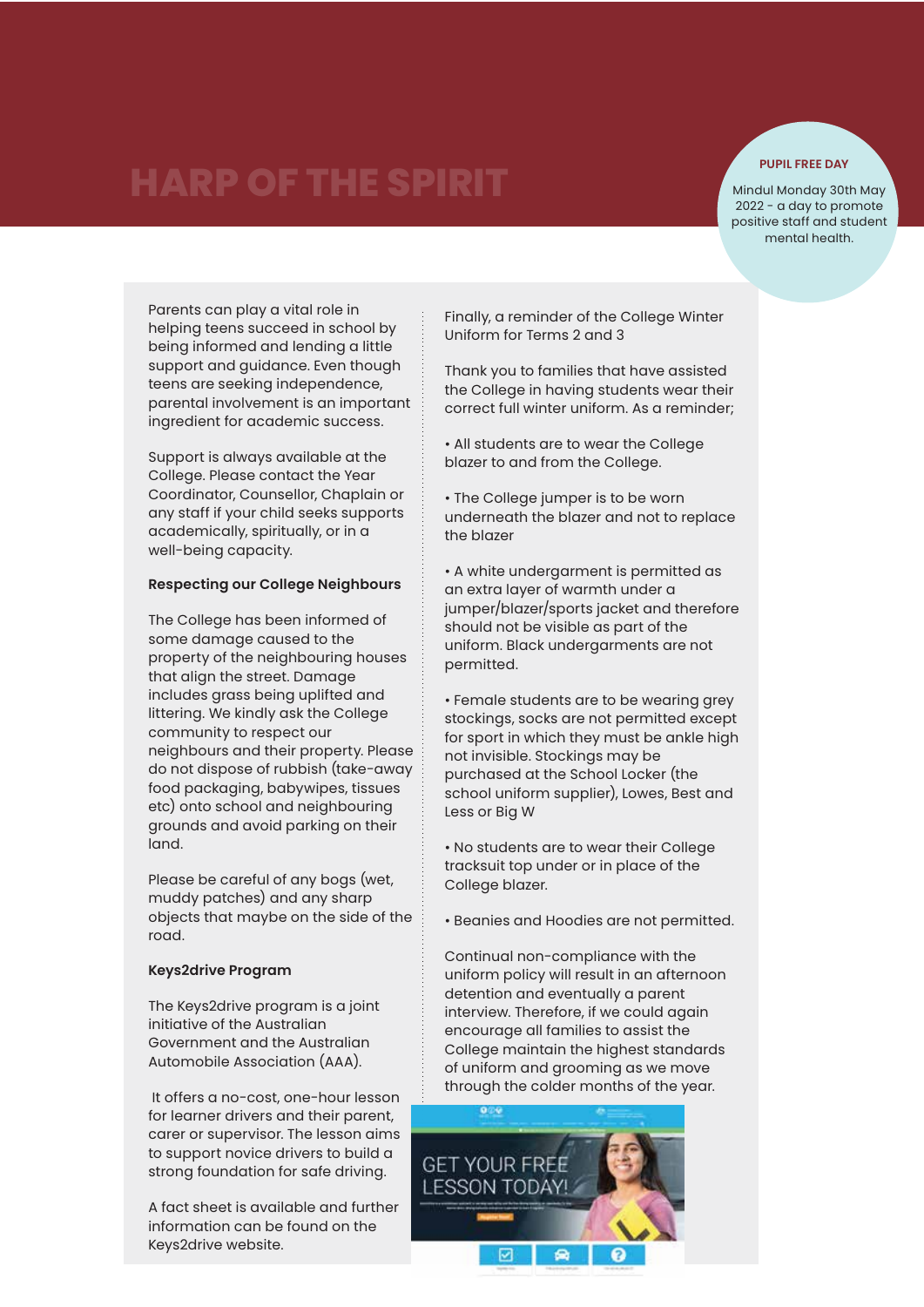## **From the Deputy Principal (Curriculum)**

Mary Khina

## **NAPLAN Online 2022**

Last week, all Year 7 and 9 students commenced NAPLAN tests which are due to conclude on Friday 20th May 2022. These online tests will provide helpful feedback on student's progress in academic skills that are essential for all students to progress through school and beyond such as reading, writing, spelling, grammar and numeracy.

Students are expected to be at school every day of the tests to ensure that they complete them on the required day. A letter with the details of the tests was sent to all parents of Year 7 and 9 students last term and published in the previous newsletter.

If your child was absent on the day one of their tests was scheduled last week, they will be completing a catch-up test in one of the other scheduled sessions this week.

#### **Bring Your Own Device**

All students are reminded to bring their devices to all classes every day. Teachers are preparing lessons requiring the use of student laptops. Students should have their laptop with a charged battery with them ready to complete the ICT activities.

### **Half Yearly Exams and Reports**

Year 11 and 12 Parent Teacher interviews were held last term. Thank you to all parents and students that made the time to attend the interviews.

They were a valuable opportunity for parents and teachers to discuss the child's progress and ways for improvement.

All students will receive assessment notifications with the details of each exam. Please discuss with your child the dates of the exam and work with them to have a study planner in place as they prepare for the exams in coming weeks.



The College Library is open every morning from 7.50am and Every Tuesday and Wednesday afternoon until 4pm.

Teachers are available in the library to assist students with homework and assessment tasks.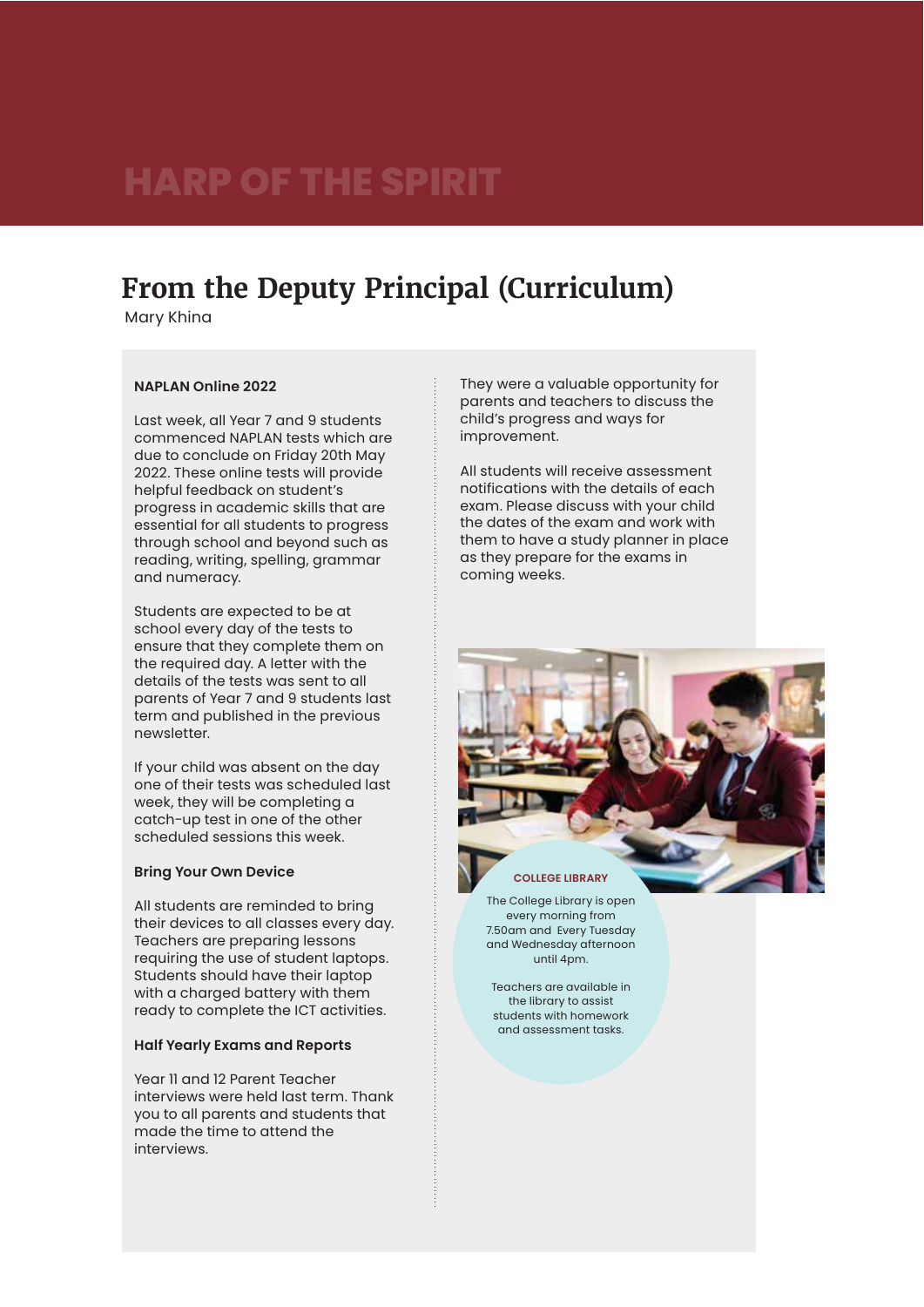# **From the Christian Studies Department**

Jessica Kako, Christian Studies Coordinator

*"And whatever you do in word or deed, do all in the name of the Lord Jesus, giving thanks to God the Father through Him"* - Colossians 3:17

Dear St. Narsai Parents/ Guardians and students,

I welcome you back to term 2; a term where both staff and students have already started their work of spreading the name of our Lord both in the school and wider community. As stated in Colossians 3:17, all that we do whether through words or deeds needs to be done in the name of our Lord Jesus Christ and in the past two weeks we have given thanks during our St. Narsai Day Liturgical Service as well as through our deeds by visiting the St. Mary's Retirement Village for Mother's Day.

### **St Narsai Day- Liturgical Service**

On Thursday 5th of May, the school community gathered to commemorate our college patron saint, St. Narsai. The day started with a Liturgical Service, celebrated by college chaplain Reverend Father Shamuel who spoke about the importance of following in the footsteps of our patron saint who dedicated his life on spreading the name of Christ through his teaching and writings. We pray that our students reflect both Christ and St. Narsai's life through their schoolwork and actions.

### **St. Mary's Retirement Village-Mother's Day**

To help celebrate Mother's Day, on Friday 13th of May, our Christian Representative Council visited the mothers of the St. Mary's Retirement Village. They spent this time helping spread the love of our Lord Jesus Christ with prayers, poems, handing out of gifts and having one on one discussions with the mothers. We give thanks to all the women that have helped shape the Assyrian Christian community.



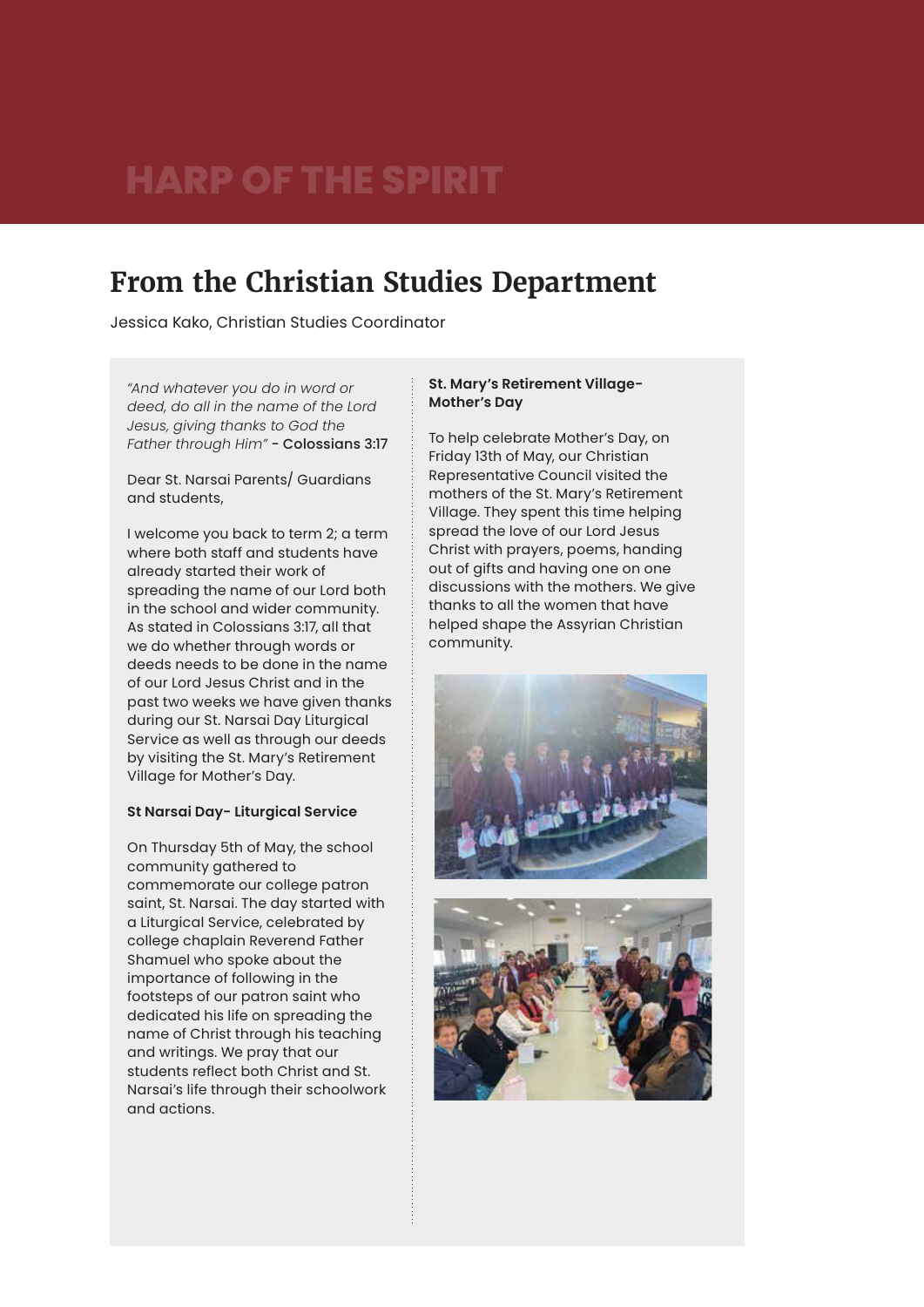## **Patriarchal Visit**

It was with great honour and excitement that we announce that the Catholicos Patriarch of the Assyrian Church of the East, His Holiness Mar Awa III Royel will be visiting the college on the Tuesday 24th of May. The college has already begun its preparations for the day, ready to showcase its state-of-the-art faculties as well as the outstanding work our students have been up to this year.

### **Upcoming Events**

| Term 2         |                     |                                  |                         |
|----------------|---------------------|----------------------------------|-------------------------|
| Week           | Date                | <b>Initiative</b>                | Year group involved     |
| 3              | <b>Every Monday</b> | Morning Roll Call Prayer         | Year 9 and 10           |
|                |                     | Service with Rev. Father         |                         |
|                |                     | Shamuel                          |                         |
| 5              | Tuesday 24/5        | His Holiness' Visit              | Whole School            |
|                | Thursday 26/5       | Feast of the Ascension-Prayer    | Whole School            |
|                |                     | Service                          |                         |
|                | Saturday 28/5       | Theological Symposium at         | Student Leadership Team |
|                |                     | <b>Western Sydney University</b> |                         |
| $\overline{7}$ | Monday 6/6          | Feast of the Pentecost- Prayer   | Whole School            |
|                |                     | Service                          |                         |
| 10             | Tuesday 28/6        | Whole School Liturgical          | Whole school            |
|                |                     | Service                          |                         |
|                |                     | (Raza Qadisha)                   |                         |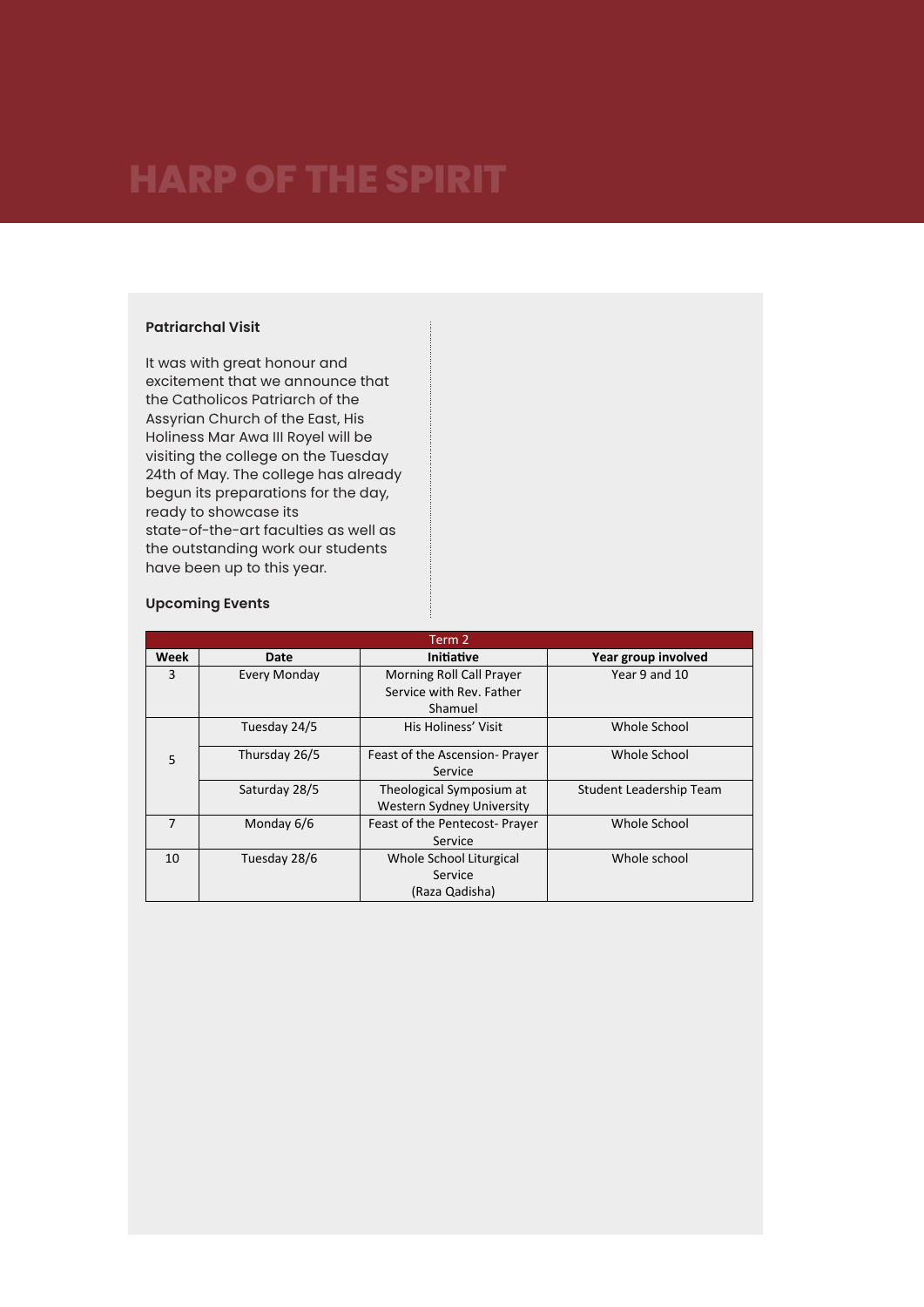# **From the English Department**

Amy Kurver, English Coordinator

Term 1 was a positive beginning to the year for our English students. The Year 7 selective stream worked exceptionally hard on designing and creating their 'Novel Showbag': a creative showcase of their independent learning on a novel of their own choosing.

Under the guidance of their supportive teacher, Miss Matti, Year 7 produced highly engaging novel displays, creating posters, book reviews and other promotional material to demonstrate their creativity and passion for reading.

It was also lovely to welcome parents back to the college to celebrate the extensive effort of our Year 7 students. We are all immensely proud of what the selective stream class has achieved and we can't wait to see how their passion for reading continues to grow.

I'd also like to take this opportunity to congratulate Year 11 on a productive and conscientious start to their Preliminary English studies.

As a faculty, we have been greatly impressed with the dedication to learning displayed by all students in Advanced, Standard, Extension 1 and EAl/D English. As senior students of the college, they are setting a fine example of the commitment, Christian values and excellence that form our college motto.

Term 2 will be a busy term for Year 11 English students. Each course has a multimodal assessment, where students will be assessed not only on their writing ability but also their speaking and representing skills.

 As with all assessments, it is important they start early and make use of the writing process to plan, organise, draft and edit their presentations well before the due date. Ensuring you submit a completed checkpoint will also assist in receiving the most comprehensive and helpful feedback from your teacher. We are looking forward to your presentations, Year 11!